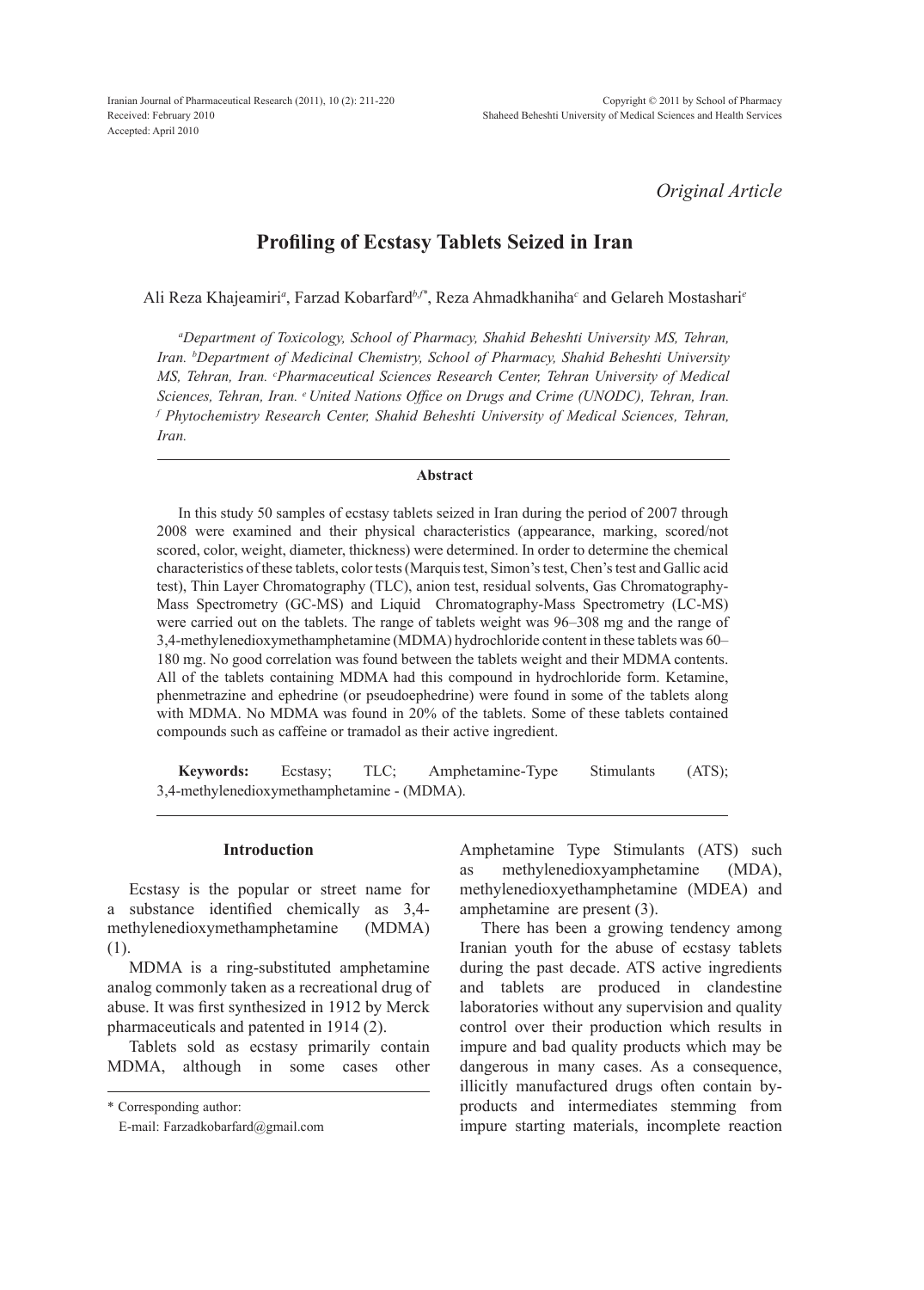and inadequate purification of the final synthetic products (4).

The presence or absence of specific impurities can be useful in determining the synthetic route employed and the starting materials used for the production of ecstasy tablets (5). Chemical profiling has been widely employed as a tool for intelligence purposes such as establishing geographic origins, synthetic routes and distribution routes (6).

One common method of gathering useful information on the source of illicitly–made tablets is by comparison of their physical appearances, *e.g*., markings, colors, sizes and shapes. Nevertheless, tablets having the same physical characteristics are not necessarily associated with the same chemical compositions, since tablets with different chemical compositions could be manufactured with the same dye and have the same markings, sizes and shapes. Therefore, in addition to physical characterization of ecstasy tablets, profiling of chemical compositions with respect to active ingredients, other drugs and the impurities present could yield valuable information for drug intelligence (7).

In the present study 50 samples of ecstasy tablets seized in Iran were provided by antinarcotics police and their physical and chemical characteristics were determined.

## **Experimental**

d, l-MDMA hydrochloride, d, l-MDA hydrochloride, d, l-MDMA-D5 hydrochloride, d, l-amphetamine hydrochloride, d, l-methamphetamine hydrochloride, ephedrine hydrochloride, pseudoephedrine hydrochloride were purchased from Lipomed pharmaceutical (Switzerland).

50 different ecstasy tablets seized in Iran during the period of 2007 through 2008 were provided by Antinarcotics police.

All chemicals were purchased from Merck (Darmstadt, Germany). All solvents were of HPLC grade.

# *Physical characteristics*

Physical characteristics of each tablet including shape, imprint description, break line, color, weight, diameter and thickness were determined. One tablet of each variant was photographed from the front, back and side.

#### *Preliminary tests*

Preparation of reagents, color tests (Marquis, Simon's, Chen's and Gallic acid test) and anion tests (chloride, sulfate and phosphate test) were carried out according to the recommended procedures in UNODC manual (1). For color test in brief 1-2 mg of the powdered tablet was placed in a depression on a spot plate. The proper reagent was then added and the developed color was observed and recorded.

For each anion test a separate solution was used which had been obtained by dissolving 10 mg of the powdered tablets in 1 mL of distilled deionized water followed by filtration. To the filtrate was added either a few drops of 1.7% silver nitrate solution (for chloride test), 5% barium chloride (for sulfate test) and a mixture of 0.5 mL 10% nitric acid or 0.5 mL 10% ammonium molybdate (for phosphate test).

# *Thin layer chromatography (TLC)*

Stationary phase was silica gel 60 F with the layer thickness of 0.2 mm which contains a fluorescence indicator for visualization under 254 nm UV light.

Solvent systems included: system A (98.5 parts methanol and 1.5 parts concentrated ammonia), system B (85 parts ethyl acetate, 10 parts methanol and 5 parts concentrated ammonia) and C (75 parts cyclohexane, 15 parts toluene and 10 parts diethylamine) (1).

After grinding the tablets, 5 mg of the powder was dissolved in 1 mL methanol and 5 µL of the solution was placed on the TLC plate. 2 µL of mixed standard solution (MDMA, MDA, amphetamine, methamphetamine) and 2 µL of MDMA standard solution (as the most anticipated ATS in the tablets) were placed on the TLC plate.

# *Quantitative analysis*

LC-MS quantitation of MDMA was performed based on a 6-point calibration curve established using reference standards of MDMA HCl over the concentration range of 0.1-4 mg/ mL of water.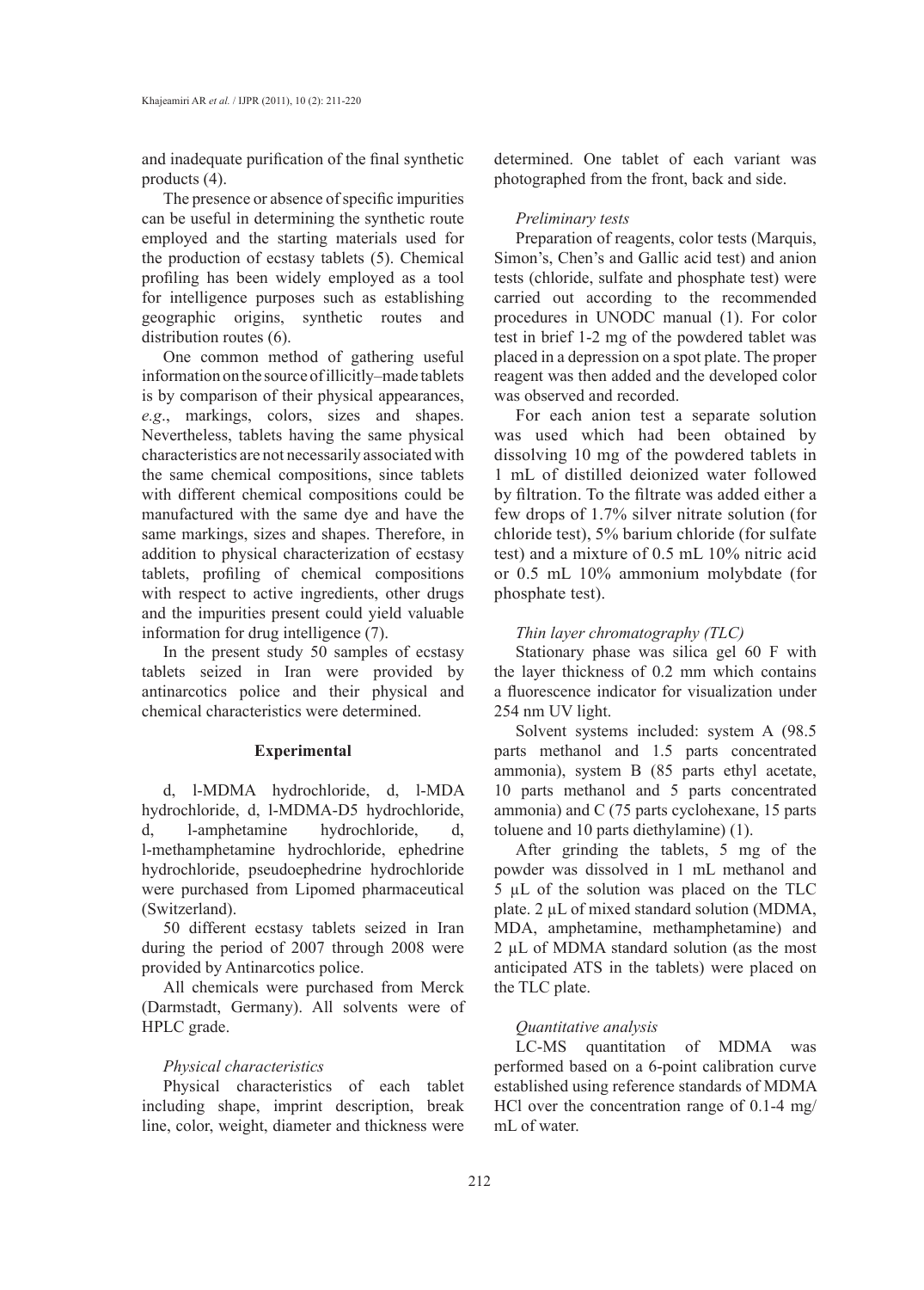External standard method was used to construct the calibration curve.

## *Chromatographic conditions*

Agilent C18 Zorbax column (3.5 µm, 50 mm by 3 mm) was used as stationary phase.

Mobile phase was composed of acetonitrile  $(20\%)$ , water  $(80\%)$  and 40 µL of 5 M ammonium formate. pH was adjusted to 2.6 using formic acid. Flow rate was 0.35 mL/min.

ESI-MS analyses were performed on an Agilent 1100 series ion trap MSD VL instrument (USA) with electrospray ionization source. The temperature of the drying gas was 350 °C and the flow rate was 12 L/min. Nitrogen was used as drying and nebulizing gas. The electrospray voltage was set at 4 KV for the capillary and -400 V for the end plate. Mass detector was adjusted for isolation and selected monitoring of 194 as the hydrogen adduct ion for MDMA.

## *Sample preparation for LC-MS*

Tablets were carefully weighed prior to their grinding. Samples were prepared by dissolving 10 mg of the powdered tablets in 2 mL distilled water followed by filtration through Olimpeak® polypropylene syringe filters  $(0.45 \mu m \times 25 mm)$ , Teknokroma).

The concentration of MDMA (mg/mL) in the prepared solution was calculated using the calibration equation.

The amount of MDMA in each tablet was calculated using the following equation:

Amount of MDMA in a tablet =  $(a \times w) / 5$ 

In which a is the concentration of MDMA (mg/mL) in the solution prepared by dissolving 10 mg of powdered tablet in 2 mL water. w is weight of the tablet in mg.

## *Qualitative analysis*

GC-MS was used for determination of chemical profile of the ATS tablets. Identification was accomplished by comparing the retention time and mass spectrum of the analyte with that of the reference library. Commercially available Wiley and NIST libraries were used. In order to avoid missing any impurity, two chromatographic system were used:

a) Agilent GC-MS (5973 MSD and 6890 GC system, USA) equipped with HP-5 capillary column.

b) Varian GC-MS (1200L ms and CP-3800 GC, USA) equipped with Factor 4 column (equivalent to HP-1).

## *Chromatographic conditions*

Hp-5 or HP-1 (30 m, i.d. 0.25 mm, film thickness  $0.25 \mu m$ ) was used as stationary phase. Carrier gas was helium at flow rate of 1.2 mL/ min. Splitless Injection system was used and oven temperature was started at 60 °C, held for 0.5 min and increased to 280 °C at 12 °C/min and held for 30 min. EI was used as ionization mode at 70 eV and mass range was 35-450 amu.

Sample preparation for *GC-MS*: 5 mg of the powdered tablets was dissolved in 2 mL distilled water. 150 µL of this solution was mixed with 100 µL of d5-MDMA solution (1 mg/mL water). To this solution was added 750 µL of 10% sodium carbonate solution followed by addition of 2 mL pre-distilled diethylether. The solution was mixed 10 min and centrifuged at 3500 rpm. The ether layer was then separated, dried over anhydrous sodium sulfate and evaporated after addition of 2 drops of isopropanol under a gentle stream of nitrogen at 35°C. The residue was reconstituted in 500 µL methanol and 1 µL of this solution was injected into GC.

The aqueous layer was acidified by adding HCl solution (5%) to change pH to 2 followed by extracting with 2 mL diethylether. The ether layer was then separated, dried over anhydrous sodium sulfate and evaporated until totally dried. The residue was reconstituted in 500 µL methanol and  $1 \mu L$  of this solution was injected into GC.

## *Residual solvents*

One tablet and 0.5 g anhydrous sodium sulfate were placed in a vial containing 2 mL distilled water. A septum containing screw cap was used to close the vial and the vial was vortex mixed for 5 min. The vial was then placed in a 70 °C oven for 30 min, after which, one mL of the head space of the vial was drawn into a gas–tight syringe and immediately injected into GC.

## *Chromatographic conditions*

Cyanopropyl column (Reastek, 30 m, i.d. 0.25 mm, film thickness 0.25 µm) was used as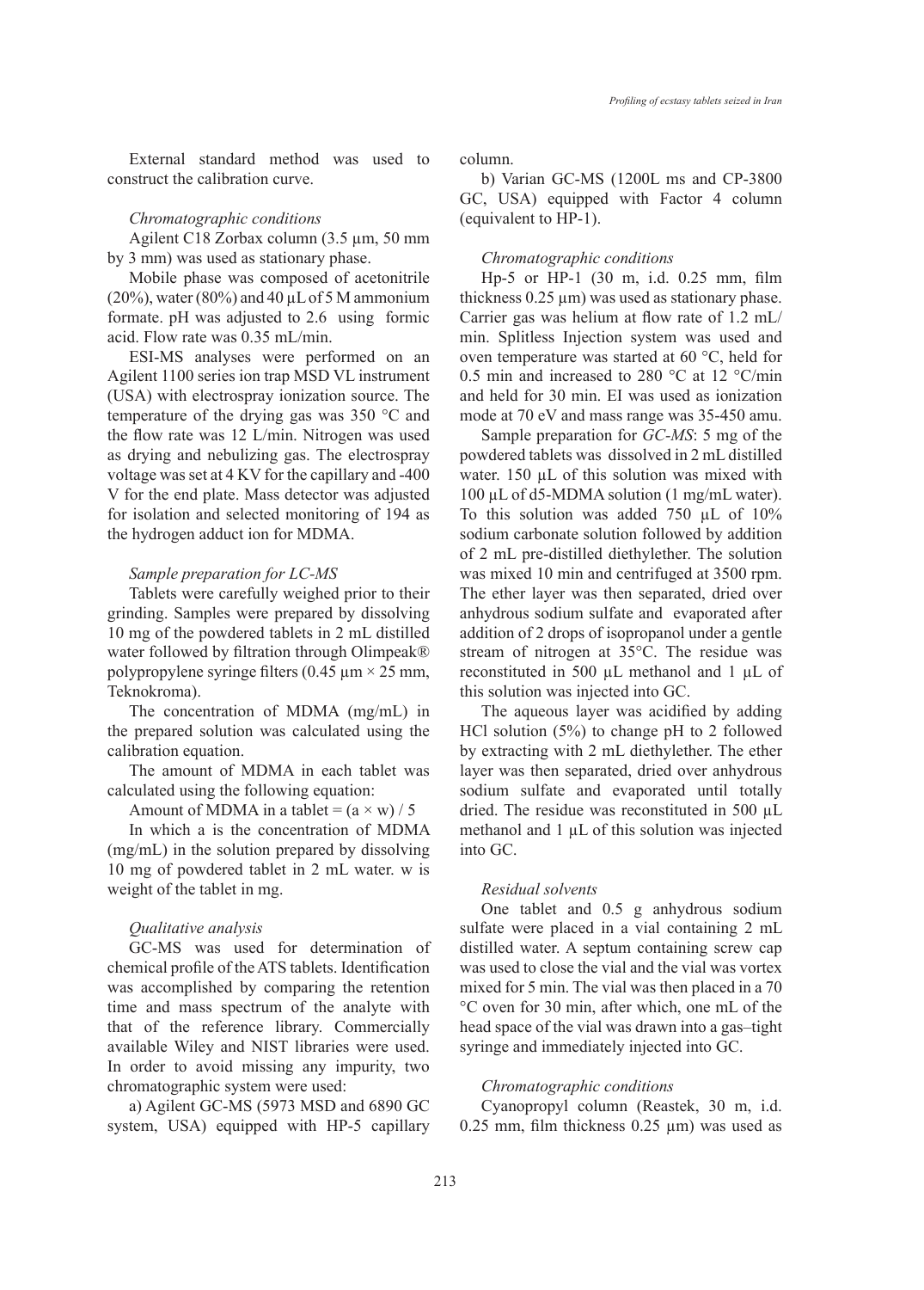stationary phase. Carrier gas was helium at flow rate of 1 mL/min.

Oven temperature started at 60 °C, held for 3 min, increased to 250 °C at 10 °C/min ramp and held for 10 min. Injector temperature was adjusted to 150 °C. Mass detector was adjusted on full scan over the mass range of 29-250 amu. The identification of the peaks obtained was carried out by comparison with a commercially available NIST library followed by injecting the head space of a standard sample solution made of identified solvent and sodium sulfate in 2 mL water which had been placed in a 70 °C oven for 30 min.

#### **Results and Discussion**

Full-colour photographs of all tablets, their diameters, thicknesses, weights, amount of MDMA hydrochloride, other active ingredients and/or impurities which were found in some tablets and residual solvents, are presented in Table 1.

The most important color tests for these substances are Marquis, Simon's, Chen's and Gallic acid. All tablets containing MDMA gave a dark purple color to Marquis test and dark blue to Simon's. No color was developed in reaction with Chen's reagent. Despite the fact that ephedrine (or pseudoephedrine) was found in GC-MS analysis of tablets 6, 27, 33, 35 and 38, they all gave negative results to Chen's test. This may be due to the low amount of ephedrine (or pseudoephedrine) in the tablets. Gallic acid test provides a simple means for the distinction of MDMA, MDA and MDEA from amphetamine or methamphetamine, because it reacts specifically with methylenedioxy-substituted aromatic compounds. For all tablets containing MDMA a dark green color was developed in response to the addition of Gallic acid reagent.

Anion tests were conducted to determine the presence of chloride, sulfate and phosphate. All of the tablets containing MDMA and two tablets (tablets 48 and 49) containing tramadol tested positive for chloride anion.

TLC has become one of the most commonly used techniques for the separation and identification of illicitly manufactured drugs. Solvent systems included system A, B and C.

We found that the system C is the most suitable system for ecstasy tablets.

In this study, the range of tablets weight was 96–308 mg and the range of MDMA hydrochloride content in these tablets was 60–180 mg. Figure 1 shows the distribution of tablets weight and MDMA content of the tablets together. As it appears in this figure, all the tablets without MDMA (tablets 2, 3, 4, 20, 42, 44, 46, 48, 49 and 50) had much lower weights compared to those with MDMA except for tablets 46, 48 and 49. Tablets 48 and 49 contained tramadol as their active ingredient. Since tramadol tablet is one of the official dosage forms of this drug in Iran, it could be speculated that tablets 48 and 49 were commercially made and are legitimate tablets. All the tablets with unusual thickness (>5 mm, tablets 13, 14, 17, 21, 25, 30, 32, 35, 39, 41 and 45) contained about 150 mg of MDMA hydrochloride. Although it does not mean that the tablets with regular thickness always contain less MDMA. No strong correlation was found between the amount of MDMA and tablets weight. Figure 2 shows the correlation between "MDMA content" and "tablet weight" for those tablets which contained MDMA as their active ingredient.indeed some rules are needed to be executed in this regard to minimize the contamination to the least possible amount and to preclude its adverse effect. Therefore, due to the importance of baby food and infant formula, more researches are to be conducted for designing quality improvement and safety of food stuff such as milk, infant formula and animal tissues from any drug residues.

Ten tablets out of 50 contained no MDMA. All the tablets without any specific imprint (tablets 2, 3, 44, 48, 49 and 50) contained no MDMA without any exception. In other words, all the MDMA containing tablets had specific imprints on one of their sides. Meanwhile not all the tablets which had specific imprints contained MDMA (tablets 4, 20, 42 and 46).

One tablet (tablet 37) contained MDMA and ketamine. One tablet (tablet 38) contained MDMA, ketamine and a compound which was identified as phenmetrazine by library search. This compound appeared at the same retention time as ephedrine (or pseudoephedrine). According to the report by Wille and Lambert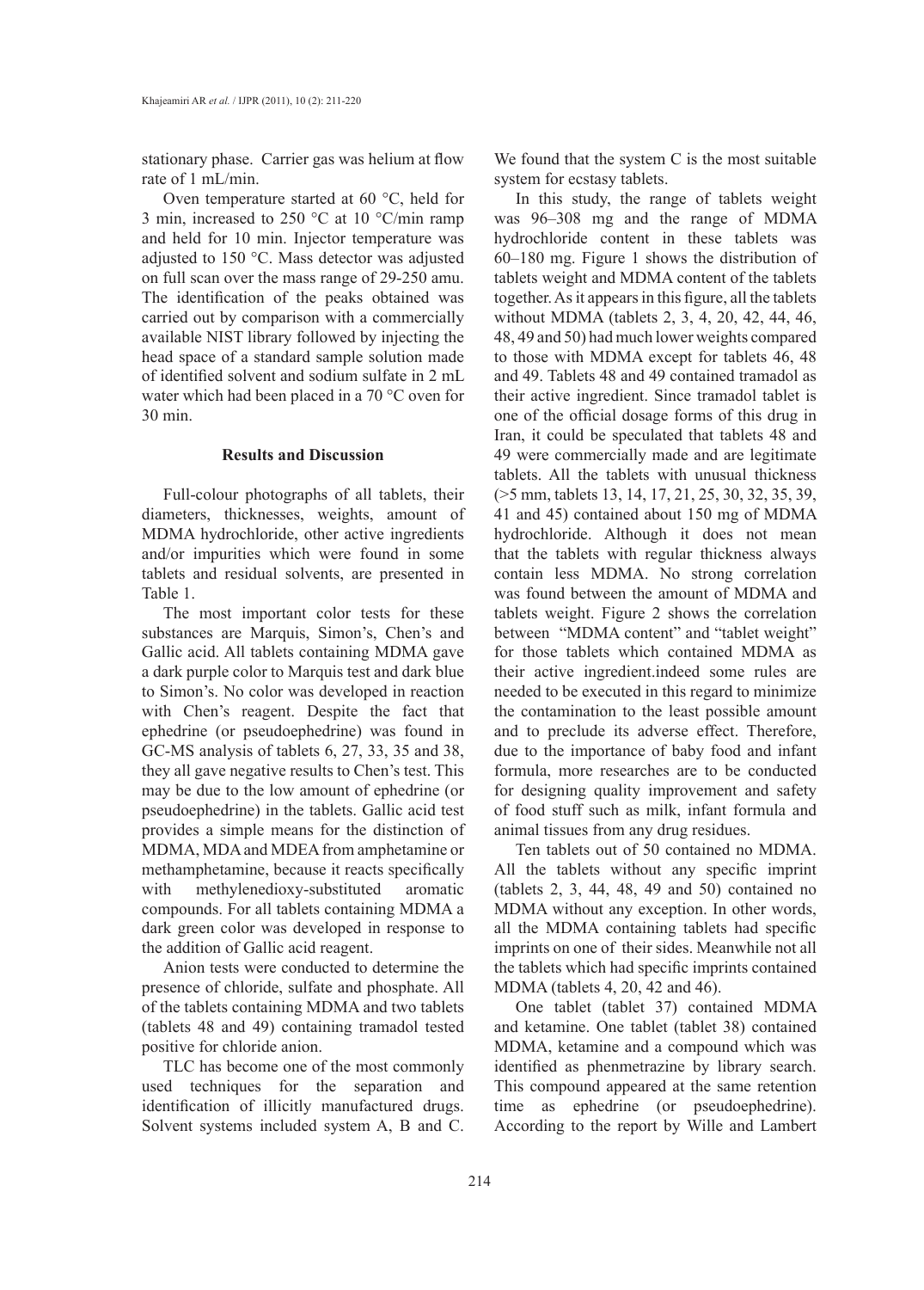**Table 1.** Photographs, selected physical and chemical characteristics of ecstasy tablets seized in Iran during the period of 2007 through 2008.

| $\mathbf{N}\mathbf{0}$ | Front | <b>Back</b> | <b>Side</b> | <b>Diameter</b><br>(mm) | <b>Thickness</b><br>(mm) | Weight<br>(mg) | <b>MDMAHCI</b><br>mg/tablet             | Other active<br>ingredients*<br>and/or<br>impurities** | Residual<br>solvents*** |
|------------------------|-------|-------------|-------------|-------------------------|--------------------------|----------------|-----------------------------------------|--------------------------------------------------------|-------------------------|
| $\,1\,$                |       |             |             | $8.2\,$                 | 4.1                      | 222.2          | <b>MDMAHCI</b><br>$(157.8 \text{ mg})$  |                                                        |                         |
| $\sqrt{2}$             |       |             |             | $8.1\,$                 | 2.3                      | 145.3          |                                         |                                                        |                         |
| $\mathfrak z$          |       |             |             | $8.1\,$                 | $2.5\,$                  | 151.6          |                                         |                                                        |                         |
| $\overline{4}$         |       |             |             | $6.1\,$                 | $3.6\,$                  | 127.8          |                                         | $\boldsymbol{\mathsf{A}}$                              |                         |
| $\sqrt{5}$             |       |             |             | 7.1                     | $4.8\,$                  | 222.7          | <b>MDMAHCI</b><br>$(136.6 \text{ mg})$  |                                                        | L                       |
| 6                      |       |             |             | 8.3                     | 4.3                      | 270.6          | <b>MDMAHCI</b><br>$(125 \text{ mg})$    | B, H and I                                             |                         |
| $\boldsymbol{7}$       |       |             |             | $8.1\,$                 | 4.4                      | 229.7          | <b>MDMAHCI</b><br>$(152.8 \text{ mg})$  |                                                        |                         |
| $\,$ $\,$              |       |             |             | 7.1                     | 4.8                      | 219.3          | <b>MDMAHCI</b><br>$(60.3 \text{ mg})$   | I and J                                                | $\mathbf N$             |
| $\overline{9}$         |       |             |             | 8.4                     | $3.6\,$                  | 225.4          | <b>MDMAHCI</b><br>$(142.3 \text{ mg})$  |                                                        | L                       |
| $10\,$                 |       |             |             | 8.3                     | 4.1                      | 248.9          | <b>MDMAHCI</b><br>$(119.4 \text{ mg})$  |                                                        |                         |
| 11                     |       |             |             | $8.2\,$                 | 4.1                      | 226            | <b>MDMAHCI</b><br>$(161.2 \text{ mg})$  |                                                        |                         |
| $12\,$                 |       |             |             | $7.2\,$                 | 4.9                      | 218.3          | <b>MDMA HCl</b><br>$(147.4 \text{ mg})$ |                                                        |                         |
| $13\,$                 |       |             |             | $7.2\,$                 | 5.3                      | 238            | <b>MDMA HCl</b><br>$(140 \text{ mg})$   |                                                        |                         |
| $14\,$                 |       |             |             | $7.2\,$                 | $\sqrt{6}$               | 288.5          | <b>MDMA HCl</b><br>$(179.6 \text{ mg})$ |                                                        | ${\bf N}$               |
| $15\,$                 |       |             |             | $7.2\,$                 | 4.7                      | 227.3          | <b>MDMA HCl</b><br>$(123.7 \text{ mg})$ |                                                        | ${\bf N}$               |
| $16\,$                 |       |             |             | $7.1\,$                 | $4.8\,$                  | 236.8          | <b>MDMA HCl</b><br>$(136.8 \text{ mg})$ |                                                        | $\mathbf L$             |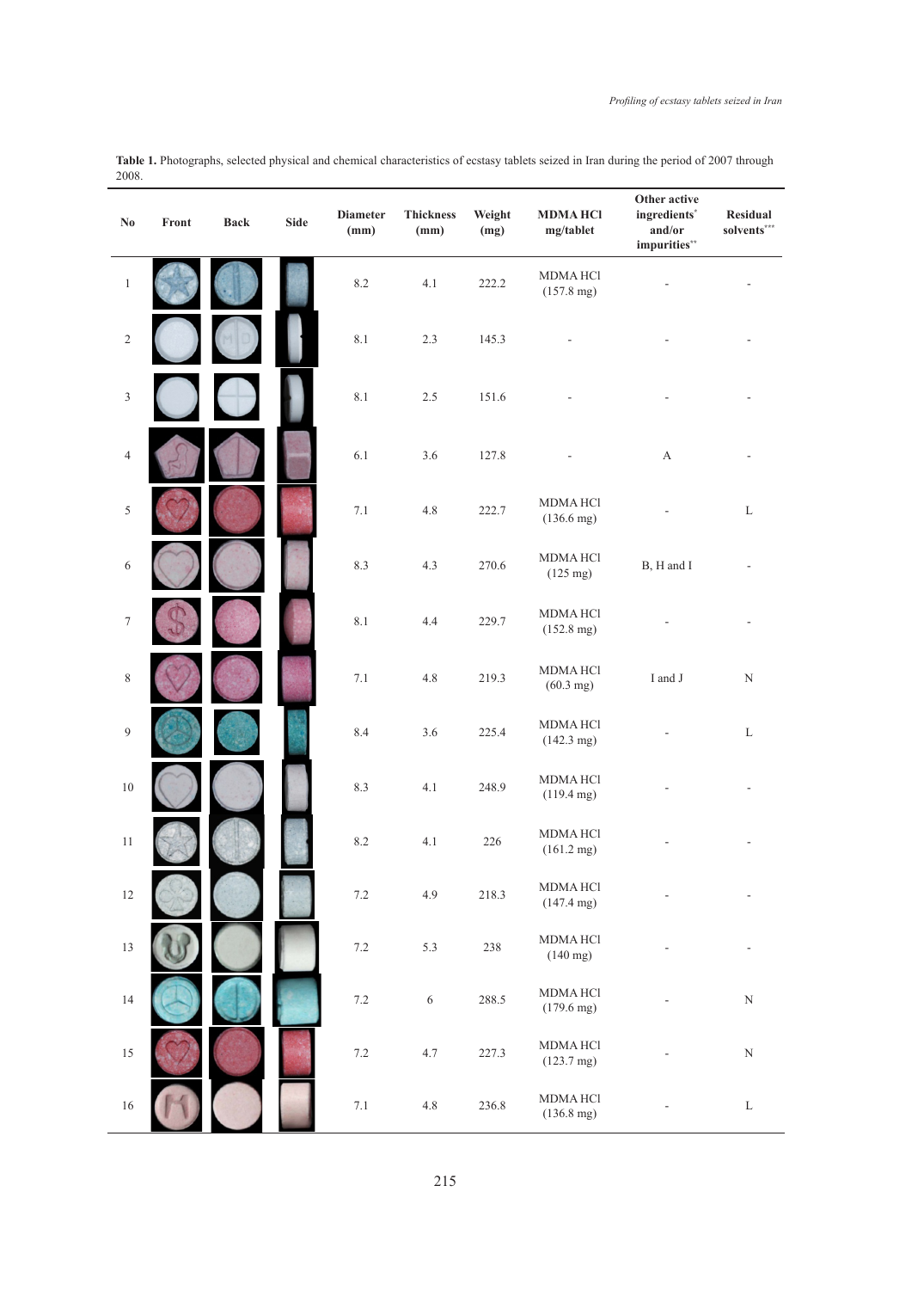**Table 1 (Continued)**

| $17\,$ |  | $7.2\,$   | 5.9     | 290.2 | <b>MDMA HCl</b><br>$(152.8 \text{ mg})$ |              | L           |
|--------|--|-----------|---------|-------|-----------------------------------------|--------------|-------------|
| $18\,$ |  | 7.1       | 3.7     | 193.8 | MDMA HCl (86<br>mg)                     |              |             |
| 19     |  | $7.1\,$   | 4.7     | 197.9 | <b>MDMA HCl</b><br>$(100.9 \text{ mg})$ |              |             |
| $20\,$ |  | 6.3       | 3.4     | 120.3 |                                         |              |             |
| $21\,$ |  | $7.2\,$   | 5.4     | 239   | <b>MDMA HCl</b><br>$(132.8 \text{ mg})$ |              |             |
| $22\,$ |  | 8.1       | 5       | 267.9 | <b>MDMA HCl</b><br>$(168.8 \text{ mg})$ |              |             |
| $23\,$ |  | $\ \ 8.2$ | $4.8\,$ | 286   | <b>MDMA HCl</b><br>$(165.4 \text{ mg})$ |              |             |
| 24     |  | $\ \ 8.2$ | $4.8\,$ | 292.6 | <b>MDMA HCl</b><br>$(155.2 \text{ mg})$ |              | $\mathbf M$ |
| $25\,$ |  | $7.2\,$   | 5.9     | 302.8 | <b>MDMA HCl</b><br>$(149.2 \text{ mg})$ |              | ${\bf N}$   |
| $26\,$ |  | $\ \ 8.2$ | 5       | 308.3 | <b>MDMA HCl</b><br>$(174 \text{ mg})$   | ÷,           | $\mathbf L$ |
| $27\,$ |  | $8.1\,$   | 3.1     | 176   | <b>MDMA HCl</b><br>$(99.2 \text{ mg})$  | $\, {\bf B}$ | $\sim$      |
| $28\,$ |  | $7.1\,$   | 4.9     | 232.8 | <b>MDMA HCl</b><br>$(138.6 \text{ mg})$ |              |             |
| 29     |  | 8.1       | 4.9     | 267.6 | <b>MDMA HCl</b><br>$(164 \text{ mg})$   |              | $\mathbf L$ |
| $30\,$ |  | $7.1\,$   | 5.2     | 241.4 | <b>MDMA HCl</b><br>$(135.8 \text{ mg})$ |              |             |
| 31     |  | $8.1\,$   | 4.4     | 228.9 | <b>MDMA HCl</b><br>$(141.3 \text{ mg})$ |              | $\mathbf L$ |
| $32\,$ |  | $7.2\,$   | 6.1     | 289.7 | MDMA HCl<br>$(170 \text{ mg})$          |              |             |
| 33     |  | 9.1       | 3.4     | 241.4 | <b>MDMA HCl</b><br>$(144.8 \text{ mg})$ | $\, {\bf B}$ | $\mathbf L$ |
| 34     |  | $8.1\,$   | $4.4\,$ | 229.8 | <b>MDMA HCl</b><br>$(140.2 \text{ mg})$ |              |             |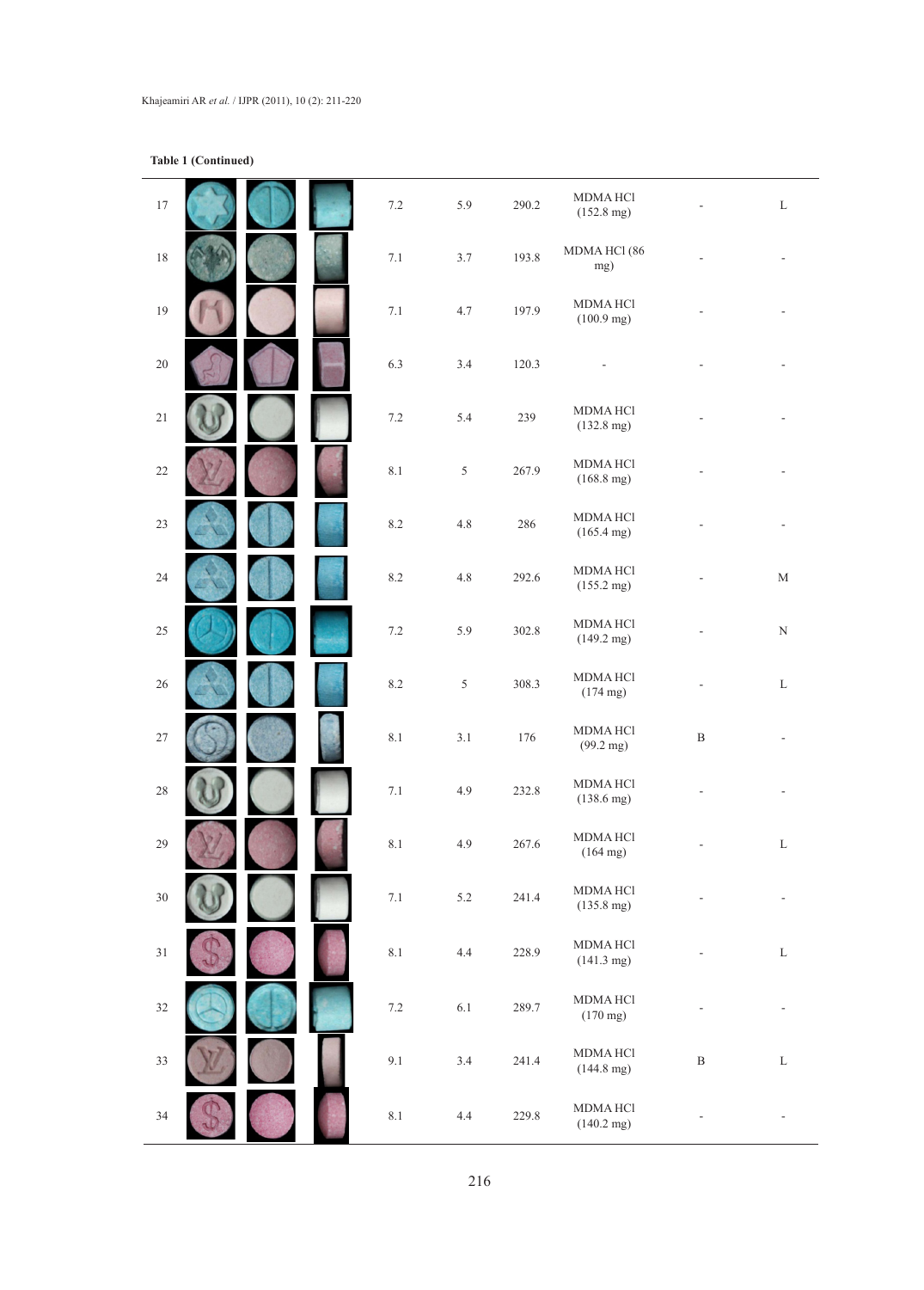# **Table 1 (Continued)**

| 35     |  | $7.2\,$ | 5.9        | 285.9 | <b>MDMAHCI</b><br>(161 mg)             | $\, {\bf B}$ and ${\bf G}$  |                          |
|--------|--|---------|------------|-------|----------------------------------------|-----------------------------|--------------------------|
| $36\,$ |  | $7.1\,$ | $3.8\,$    | 195.3 | <b>MDMAHCI</b><br>$(73.8 \text{ mg})$  |                             |                          |
| 37     |  | 8.4     | $3.8\,$    | 249.2 | <b>MDMAHCI</b><br>$(138.9 \text{ mg})$ | $\mathbf C$                 |                          |
| 38     |  | $7.3\,$ | 4.7        | 221.3 | MDMA HCl(91<br>mg)                     | $\mathrm C$ and $\mathrm D$ | ÷,                       |
| 39     |  | $7.2\,$ | 5.9        | 285   | <b>MDMAHCI</b><br>$(156.6 \text{ mg})$ | $\rm K$                     | ${\bf N}$                |
| $40\,$ |  | $7.1\,$ | $4.8\,$    | 222.5 | <b>MDMAHCI</b><br>$(106.4 \text{ mg})$ |                             | $\overline{\phantom{a}}$ |
| 41     |  | $7.1\,$ | 5.3        | 234.1 | <b>MDMAHCI</b><br>$(134.6 \text{ mg})$ |                             | $\mathbf L$              |
| $42\,$ |  | $6.2\,$ | $3.6\,$    | 125.4 |                                        |                             |                          |
| 43     |  | $12\,$  | 4.1        | 295.8 | <b>MDMAHCI</b><br>$(140.5 \text{ mg})$ | $\mathbf E$                 |                          |
| 44     |  | 6.1     | 2.9        | 105.6 |                                        |                             |                          |
| $45\,$ |  | $7.1\,$ | $\sqrt{6}$ | 283.6 | <b>MDMAHCI</b><br>$(142.8 \text{ mg})$ |                             |                          |
| $46\,$ |  | 15.3    | $3.1\,$    | 300.4 |                                        |                             |                          |
| 47     |  | $8.1\,$ | $4.8\,$    | 299.3 | <b>MDMAHCI</b><br>$(157.2 \text{ mg})$ | $\overline{\phantom{a}}$    | $\overline{\phantom{a}}$ |
| $48\,$ |  | $9.1\,$ | 4.4        | 229.9 |                                        | $\mathbf F$                 |                          |
| 49     |  | 9.2     | $\sqrt{4}$ | 238   |                                        | $\boldsymbol{\mathrm{F}}$   |                          |
| $50\,$ |  | 6.7     | $2.9\,$    | 96.4  |                                        |                             |                          |

\* Active ingredients: A: Caffeine, B: Ephedrine (or pseudoephedrine), C:Ketamine, D: Phenmetrazine, E: Methamphetamine, F:

Tramadol. \*\* Impurities: G: Salsoline, H: 3, 4-methylenedioxyphenylaceton, I: 3, 4-methylenedioxybenzylmethylketoxime, J: N-formyl MDMA, K: *m-*tert-butylphenol.

\*\*\* Residual solvents: L: Dimethylformamide, M: Methanol, N: Butanol.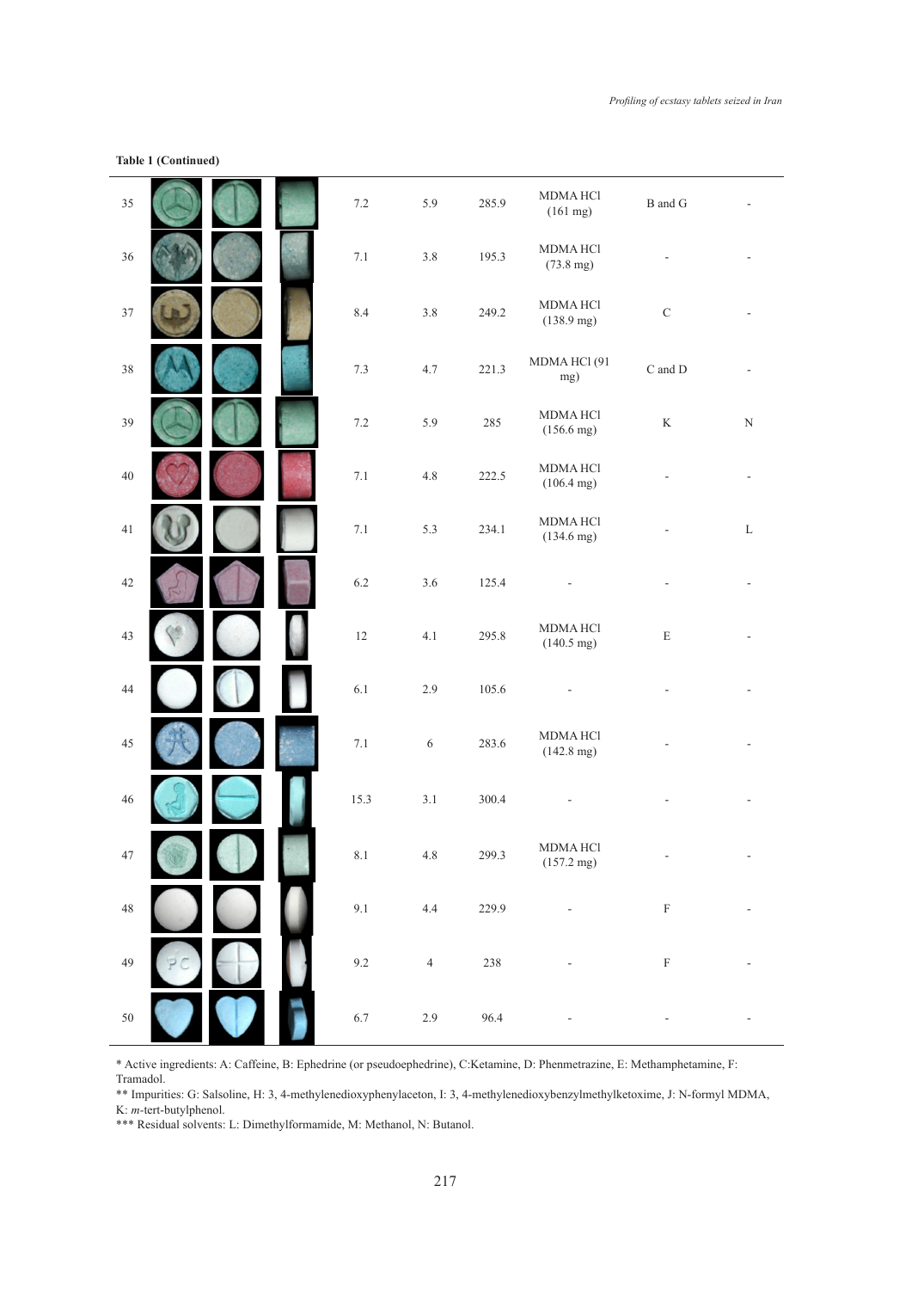

**Figure 1**. The distribution of tablets weight and MDMA content of the tablets together.

a formaldehyde contamination in solvents such as methanol can result in conversion of ephedrine to phenmetrazine in the injection port of GC (8). Since in our method of sample preparation, methanol is used as the final reconstitution solvent, the possibility of the conversion of ephedrine (or pseudoephedrine) to phenmetrazine was investigated by injecting a

solution of ephedrine in methanol-formaldehyde (1 : 1, v/v) mixture and a peak was observed at the same retention time as ephedrine which was identified by library search as phenmetrazine. Due to the unavailability of phenmetrazine reference standard, reconfirmation of this finding using the difference in retention time for ephedrine and phenmetrazine was not performed.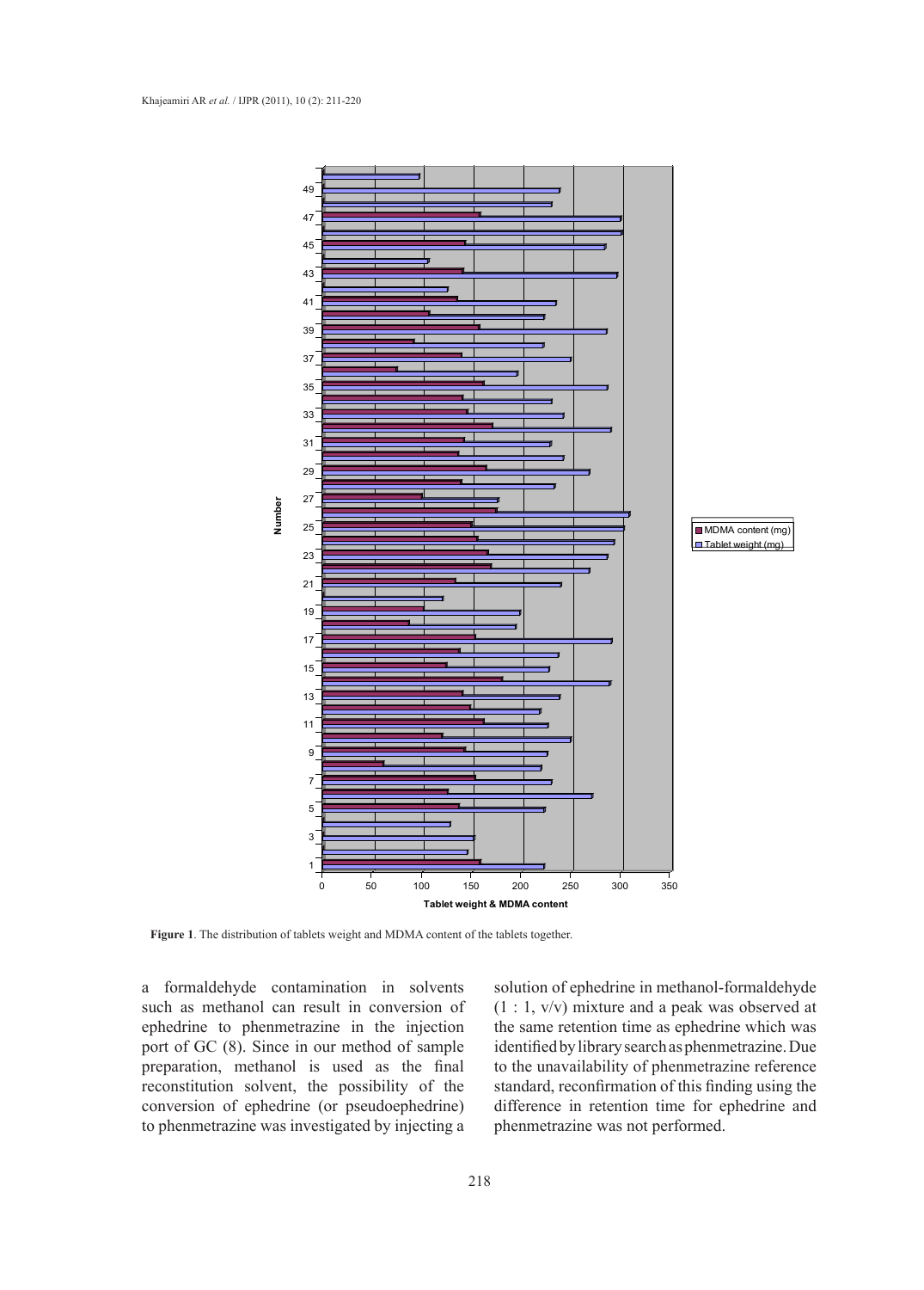

**Figure 2.** The correlation between "MDMA content" and "tablet weight" for those tablets which contained MDMA as their active ingredient.

Interestingly tablets 4, 20, 42 and 46 which had no MDMA, had the same imprint. Tablets 4, 20 and 42 were also similar in their diameters, thicknesses, weights and shapes. One tablet (tablet 4) contained caffeine. Some of the tablets contained ephedrine (or pseudoephedrine), salsoline, 3,4-methylendioxybenzylmetylketoxime, 3, 4-methylendioxyphenylacetone, m-tertbutylphenol and *N*-formyl MDMA.

*N*-formyl MDMA is an intermediate in Leuckart method for MDMA synthesis. In this method *N*-formyl MDMA is hydrolyzed with strong acid to produce MDMA (Figure 3).

It has also been reported that N-formyl MDMA is an impurity in MDMA produced via reductive amination (9).

The most frequently found imprints among the tablets were heart (tablets 5, 6, 8, 10, 15, 40 and 43), Mercedes (tablets 9, 14, 25, 32, 35 and 39) and mickey mouse (tablets 13, 21, 28, 30 and 41). Although no decisive conclusion could be drawn about the origin of the tablets based on their shapes and imprints in most cases, in certain cases such as the tablets with mickey mouse imprint it appears that they have similar shape, weight and MDMA content and thus they could be considered from the same origin.

Dimethyl formamide was the most frequent solvent (9 cases) found in the tablets. This could be due to the high boiling point and thus low volatility of this solvent. No plausible correlation was found between the type of residual solvent found in the tablets and their other characteristics. Tablets 24 and 26 had the same appearance and both contained similar amounts of MDMA and yet were different in their residual solvent, suggesting that these tablets may have been made in the same place but they are from different batches.

*Using d5-MDMA as a tool to verify the efficiency of extraction procedure*: Pentadeuteromethylenedioxymethamphetamine (d5-MDMA) is an isotopically labeled form of MDMA in which five hydrogen atoms are replaced with deuterium and therefore its molecular weight is 5 amu higher than molecular weight of MDMA (198 for d5-MDMA and 193 for MDMA).

Both MDMA and d5-MDMA will have the same retention time in gas chromatography since they have similar physicochemical properties. However they could be distinguished from each other by mass spectrometery based on their mass difference. d5-MDMA does not naturally exist and therefore the possibility of its presence in the ATS tablets is zero. If d5-MDMA is added to the ATS samples before starting the extraction process, it could serve as a quality control system to verify the efficiency of extraction process. If d5-MDMA peak appears in chromatogram, it could be concluded that the extraction procedure